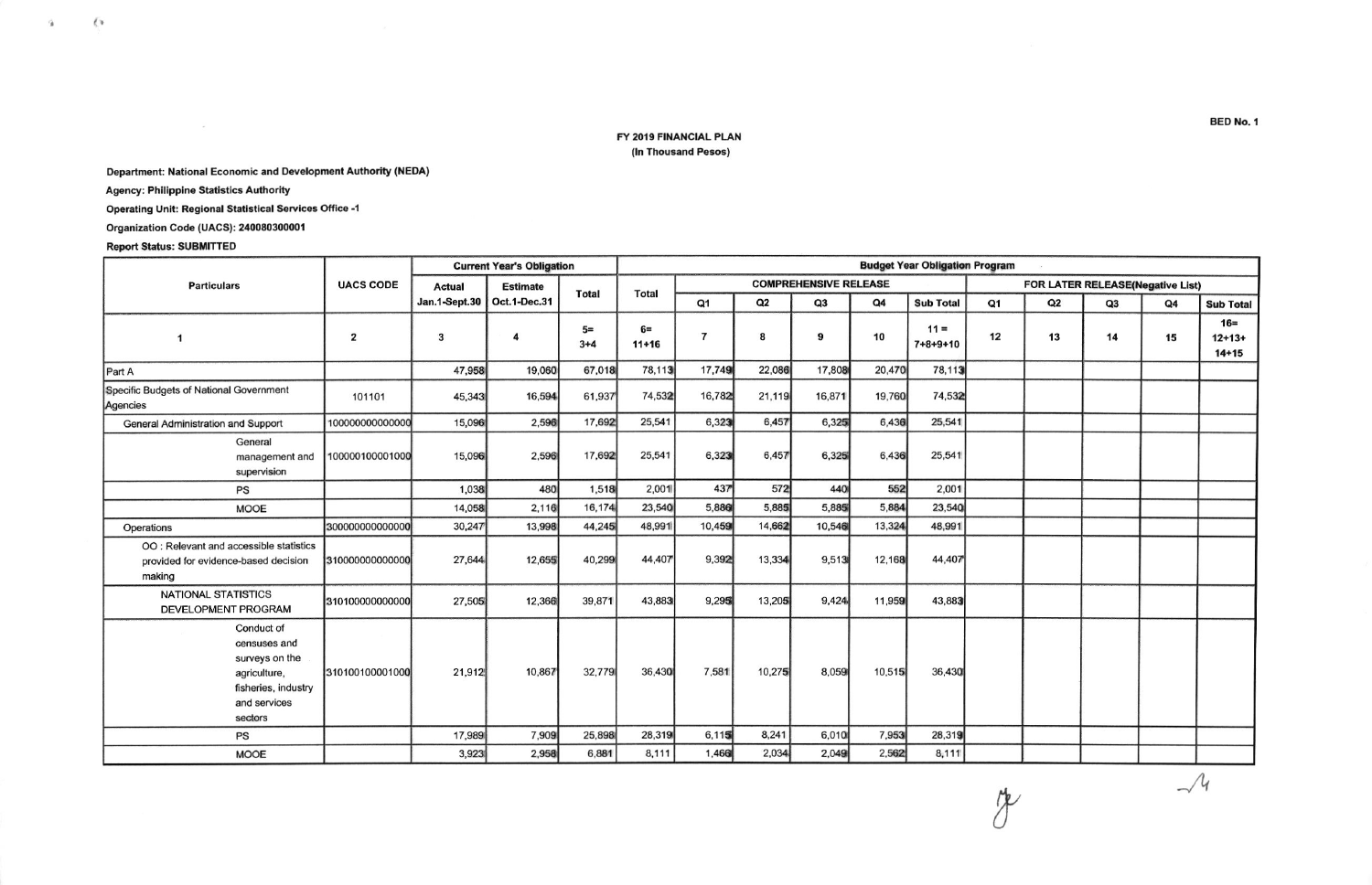|                                                                                           | <b>UACS CODE</b>        | <b>Current Year's Obligation</b> |                 |                 | <b>Budget Year Obligation Program</b> |                |       |                              |       |                            |                                  |    |    |    |                                |
|-------------------------------------------------------------------------------------------|-------------------------|----------------------------------|-----------------|-----------------|---------------------------------------|----------------|-------|------------------------------|-------|----------------------------|----------------------------------|----|----|----|--------------------------------|
| <b>Particulars</b>                                                                        |                         | <b>Actual</b>                    | <b>Estimate</b> | <b>Total</b>    | <b>Total</b>                          |                |       | <b>COMPREHENSIVE RELEASE</b> |       |                            | FOR LATER RELEASE(Negative List) |    |    |    |                                |
|                                                                                           |                         | <b>Jan.1-Sept.30</b>             | Oct.1-Dec.31    |                 |                                       | Q1             | Q2    | Q3                           | Q4    | <b>Sub Total</b>           | Q <sub>1</sub>                   | Q2 | Q3 | Q4 | <b>Sub Total</b>               |
| $\overline{1}$                                                                            | $\overline{\mathbf{2}}$ | 3                                | 4               | $5=$<br>$3 + 4$ | $6=$<br>$11+16$                       | $\overline{7}$ | 8     | 9                            | 10    | $11 =$<br>$7 + 8 + 9 + 10$ | 12                               | 13 | 14 | 15 | $16=$<br>$12+13+$<br>$14 + 15$ |
| Conduct of<br>household-based<br>censuses and<br>surveys                                  | 310100100002000         | 5,593                            | 1,499           | 7,092           | 7,453                                 | 1,714          | 2,930 | 1,365                        | 1,444 | 7,453                      |                                  |    |    |    |                                |
| PS                                                                                        |                         | 4,648                            | 973             | 5,621           | 5,452                                 | 1,614          | 2,029 | 1,265                        | 544   | 5,452                      |                                  |    |    |    |                                |
| <b>MOOE</b>                                                                               |                         | 945                              | 526             | 1,471           | 2,001                                 | 100            | 901   | 100                          | 900   | 2,001                      |                                  |    |    |    |                                |
| STATISTICAL POLICY AND<br><b>COORDINATION PROGRAM</b>                                     | 310200000000000         | 139                              | 289             | 428             | 524                                   | 97             | 129   | 89                           | 209   | 524                        |                                  |    |    |    |                                |
| Coordination of<br>statistical activities<br>at the national and<br>local levels          | 310200100003000         | 139                              | 289             | 428             | 524                                   | 97             | 129   | 89                           | 209   | 524                        |                                  |    |    |    |                                |
| <b>MOOE</b>                                                                               |                         | 139                              | 289             | 428             | 524                                   | 97             | 129   | 89                           | 209   | 524                        |                                  |    |    |    |                                |
| 00 : Citizen's access to social services<br>facilitated                                   | 320000000000000         | 2,603                            | 1,343           | 3,946           | 4,584                                 | 1,067          | 1,328 | 1,033                        | 1.156 | 4,584                      |                                  |    |    |    |                                |
| <b>CIVIL REGISTRATION PROGRAM</b>                                                         | 320100000000000         | 2,603                            | 1,343           | 3,946           | 4,584                                 | 1,067          | 1,328 | 1,033                        | 1.156 | 4,584                      |                                  |    |    |    |                                |
| Processing and<br>archiving of civil<br>registry documents                                | 320100100001000         | 2,603                            | 1,343           | 3,946           | 4,584                                 | 1,067          | 1,328 | 1,033                        | 1,156 | 4,584                      |                                  |    |    |    |                                |
| PS                                                                                        |                         | 2,410                            | 968             | 3,378           | 3,405                                 | 772            | 1,033 | 738                          | 862   | 3,405                      |                                  |    |    |    |                                |
| <b>MOOE</b>                                                                               |                         | 193                              | 375             | 568             | 1,179                                 | 295            | 295   | 295                          | 294   | 1,179                      |                                  |    |    |    |                                |
| Retirement and Life Insurance Premiums                                                    | 104102                  | 2,478                            | 911             | 3,389           | 3,581                                 | 967            | 967   | 937                          | 710   | 3,581                      |                                  |    |    |    |                                |
| General Administration and Support                                                        | 100000000000000         | 99                               | 114             | 213             | 177                                   | 45             | 45    | 45                           | 42    | 177                        |                                  |    |    |    |                                |
| General<br>management and<br>supervision                                                  | 100000100001000         | 99                               | 114             | 213             | 177                                   | 45             | 45    | 45                           | 42    | 177                        |                                  |    |    |    |                                |
| <b>PS</b>                                                                                 |                         | 99                               | 114             | 213             | 177                                   | 45             | 45    | 45                           | 42    | 177                        |                                  |    |    |    |                                |
| Operations                                                                                | 30000000000000          | 2,379                            | 797             | 3,176           | 3,404                                 | 922            | 922   | 892                          | 668   | 3,404                      |                                  |    |    |    |                                |
| 00 : Relevant and accessible statistics<br>provided for evidence-based decision<br>making | 310000000000000         | 2,157                            | 709             | 2,866           | 3,088                                 | 839            | 839   | 809                          | 601   | 3,088                      |                                  |    |    |    |                                |
| <b>NATIONAL STATISTICS</b><br><b>DEVELOPMENT PROGRAM</b>                                  | 310100000000000         | 2,157                            | 709             | 2.866           | 3,088                                 | 839            | 839   | 809                          | 601   | 3,088                      |                                  |    |    |    |                                |

 $\mathbf{z} = \mathbf{z} \in \mathbb{R}^{d \times d}$ 

Me

 $\overline{\mathcal{A}}$